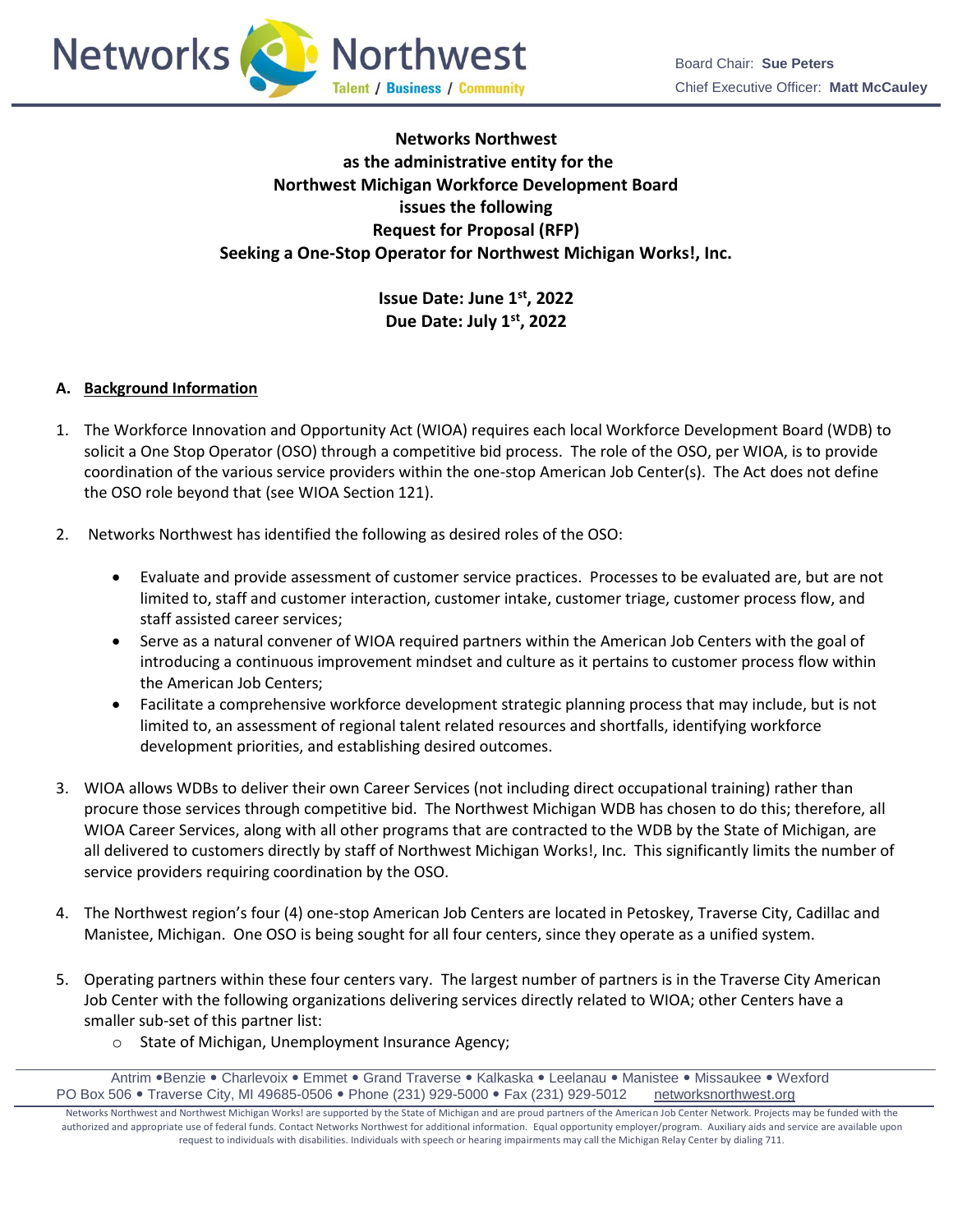

 $\circ$  State of Michigan, Michigan Rehabilitation Services (itinerant; not physically co-located);

**Talent / Business / Community** 

**O** Northwest

- o State of Michigan, Talent Investment Agency: Veterans Services and Migrant Services Workers;
- o Northwest Michigan Works!, Inc.: All WIOA programs for adults, youth and dislocated workers; Adult Education Program; Wagner-Peyser Employment Service; TANF (PATH) welfare reform program; and all associated/affiliated grants and programs through the State of Michigan Department of Labor and Economic Opportunity.

In some centers, there are additional tenants delivering programs that are not required to be coordinated by the OSO, such as private temporary staffing agencies.

6. Eligible bidders per WIOA are as follows:

**Networks** 

- o Government agencies or governmental units, such as local or county governments, school districts, state agencies, and federal WIOA partners.
- o Employment Service state agencies under the Wagner-Peyser Act, as amended by Title III of WIOA.
- o Indian Tribes, tribal organizations, Alaska Native entities, Indian-controlled organizations serving Indians, or Native Hawaiian organizations (collectively referred to herein as "Indian Tribes").
- o Educational institutions, such as institutions of higher education, nontraditional public secondary schools such as night schools, and area career and technical education schools (however, elementary and other secondary schools are not eligible to become a One-Stop operator).
- $\circ$  Community-based organizations, nonprofit entities, or workforce intermediaries.
- o Other interested organizations that are capable of carrying out the duties of the One-Stop operator, such as a local chamber of commerce, other business organization, or labor organization.
- $\circ$  Private for-profit entities (additional requirements highlighted in TEGL 15-16 6 (D).
- Local WDBs, if approved by the CEO and the Governor, as required in WIOA Section  $107(g)(2)$ .
- 7. All bidders in response to this RFP are hereby notified that, according to WIOA and State of Michigan, Department of Labor and Economic Opportunity, Policy Issuance 18-17:

*"In situations in which the outcome of the competitive process is the selection of the local WDB itself as the One-Stop operator, the Governor (TIA/WDA Director) and the CEO must agree to the selection of the local WDB as required by the WIOA Section107(g)(2). The CEO shall submit a formal request to the Governor (TIA/WDA Director) requesting the local board serve as the One-Stop operator. Supporting data and information must be submitted as part of this request. "* The Northwest Michigan Workforce Development Board retains the right to this option.

## **B. Proposal Guidelines**

- 1. Proposals in response to the RFP must be received by 5:00 p.m. on July 1, 2022.
- 2. Proposals must be submitted electronically to the following email address: [jessica.willis@networksnorthwest.org.](mailto:jessica.willis@networksnorthwest.org) Electronic notification of receipt to the bidder will be provided to the bidder upon receipt.
- 3. Proposals must be limited to no more than 5 pages, 12 point font.
- 4. The Proposal Cover Sheet must be included as Page 1.
- 5. Proposals must follow the prescribed Proposal Format shown in section C.
- 6. Late proposals and/or proposals that do not meet submission requirements will not be considered or scored**.**

Antrim . Benzie . Charlevoix . Emmet . Grand Traverse . Kalkaska . Leelanau . Manistee . Missaukee . Wexford PO Box 506 . Traverse City, MI 49685-0506 . Phone (231) 929-5000 . Fax (231) 929-5012 [networksnorthwest.org](http://www.nwm.org/)

Networks Northwest and Northwest Michigan Works! are supported by the State of Michigan and are proud partners of the American Job Center Network. Projects may be funded with the authorized and appropriate use of federal funds. Contact Networks Northwest for additional information. Equal opportunity employer/program. Auxiliary aids and service are available upon request to individuals with disabilities. Individuals with speech or hearing impairments may call the Michigan Relay Center by dialing 711.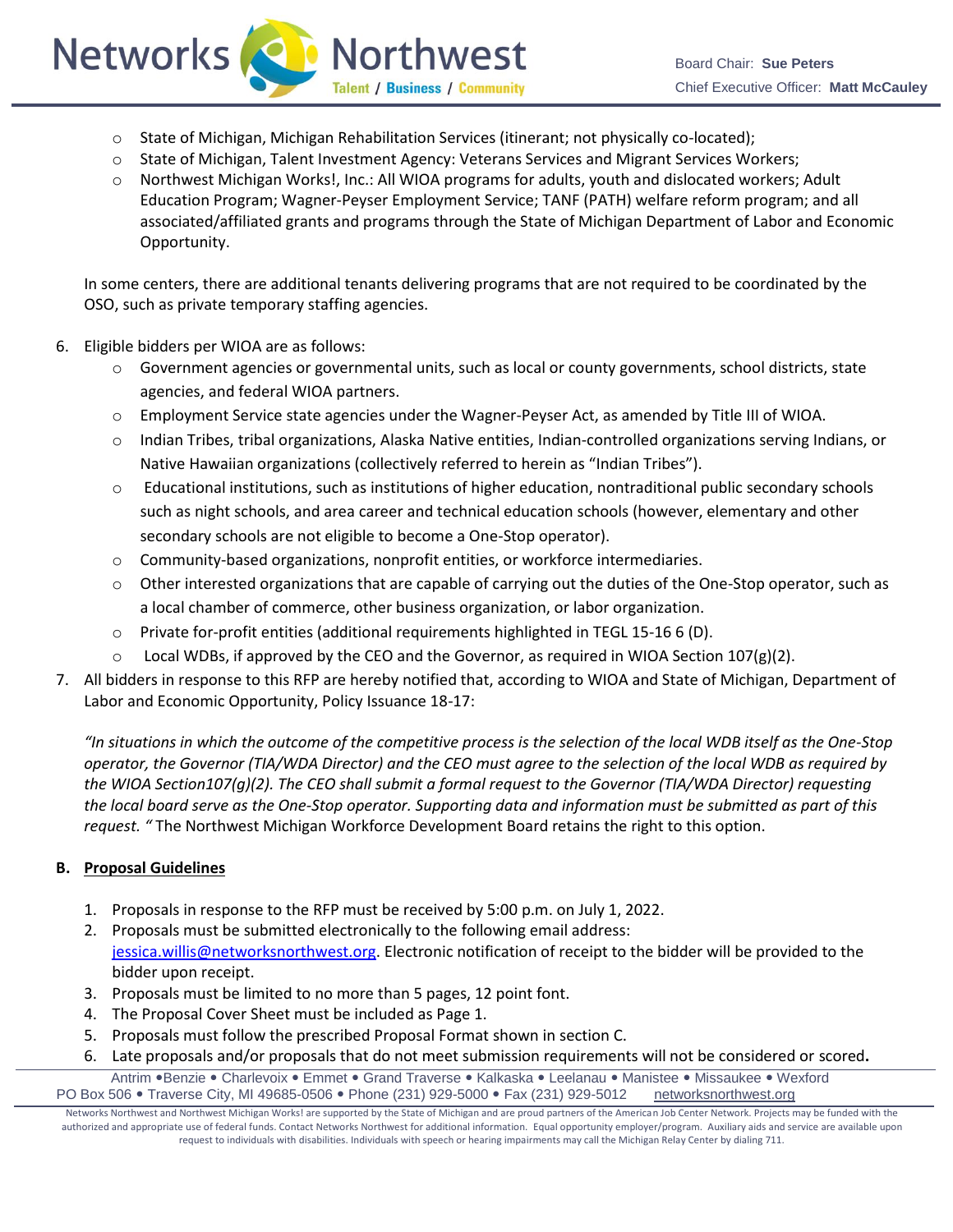

- 7. Proposals are for a one-year period, renewable for up to three additional years based upon performance.
- 8. Bidders will be notified of the selected OSO within 14 business days of the proposal submission deadline.
- 9. Networks Northwest reserves the right to negotiate OSO activities and cost based on proposals received.

#### **C. Proposal Content Format**

**Section 1: Proposal Cover Sheet** (attached; prerequisite for review of proposal)

#### **Section 2: Description of Coordination Services** (25 points maximum)

Describe the level and type of services to be provided to accomplish the desired OSO roles outlined in section A. 2. of this document. Provide a broad scope work plan on how and when the proposed services would be carried out including how the completed activities would be documented to Networks Northwest.

#### **Section 3: Staffing (10 points maximum)**

Describe the level of staffing that would be necessary to provide the OSO service for Northwest Michigan Works!. Include qualifications and level of experience for those personnel that would be executing the desired roles of OSO.

#### **Section 4: Experience** (25 points maximum)

Describe the bidding organization's experience in three primary areas: 1) coordination of multiple programs and partners outside of the bidder's own organization; 2) specific experience in the delivery of or understanding of workforce development or similar programs; 3) depth of knowledge and experience in evaluating, developing and deploying customer service programs.

## **Section 5: Budget** (30 points maximum)

Provide a line-item budget for a twelve-month period to carry out the OSO function as described in section A. 2. of this document. Contract award will be prorated to the number of calendar months from the time of award of the contract through June 30<sup>th</sup>, 2023. Include a brief description and breakdown for each line item.

## **Section 6: Disclosures and Assurances** (10 points maximum)

- Disclose any potential conflicts of interest arising from the relationship of the bidding organization that would be the OSO with particular workforce training providers or other service providers, and/or with the Workforce Development Board.
- Include a statement committing to refrain from establishing practices that create disincentives to providing services to individuals with barriers to employment who may require longer-term services, such as intensive employment, training, and/or education.
- Provide a statement of commitment to comply with Federal regulations, and procurement policies, relating to the calculation and use of profits from this OSO activity.
- Agree to abide by the EO provisions set forth in 29 CFR Part 38, Section 188 of the WIOA, and 41 CFR §§ 60-1.4(a), 60-300.5(a) and 60-741.5(a). These regulations prohibit discrimination against qualified individuals based on their status of protected bases.